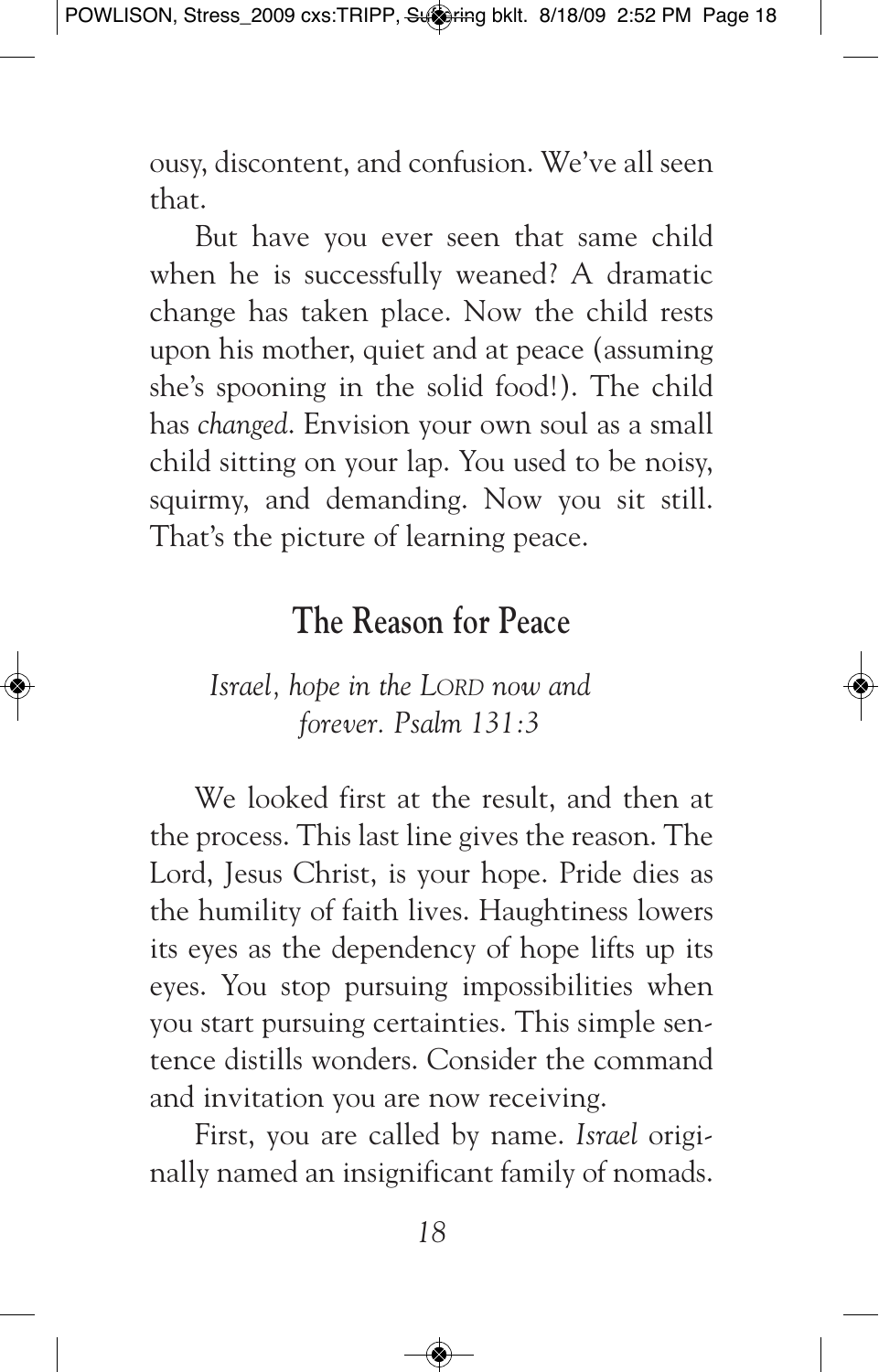Later it identified a mildly significant buffer state in the ancient Near East. But now the scope of Psalm 131:3 extends to every nation, tribe, tongue, and people. That includes you. We are all called to set our hope in the Lord now and forever. Sometimes Jesus applies the old name to his new people: "the Israel of God" (Gal. 6:16), or the Jew inwardly, with a circumcised heart (Rom. 2:29). But now we are more commonly called by other names:

- Beloved
- Chosen
- Holy ones (set apart to the Holy One; "saints")
- Sons and daughters
- Brothers and sisters
- Slaves
- Called out ones ("church")
- Disciples

Disciple is the name most commonly used to describe you. You intentionally learn and change as you live with your teacher-for-life, Jesus Christ. 2

Second, you are called to *hope in the LORD*. Who is this person who topples all the ladders to nowhere and gives you something better?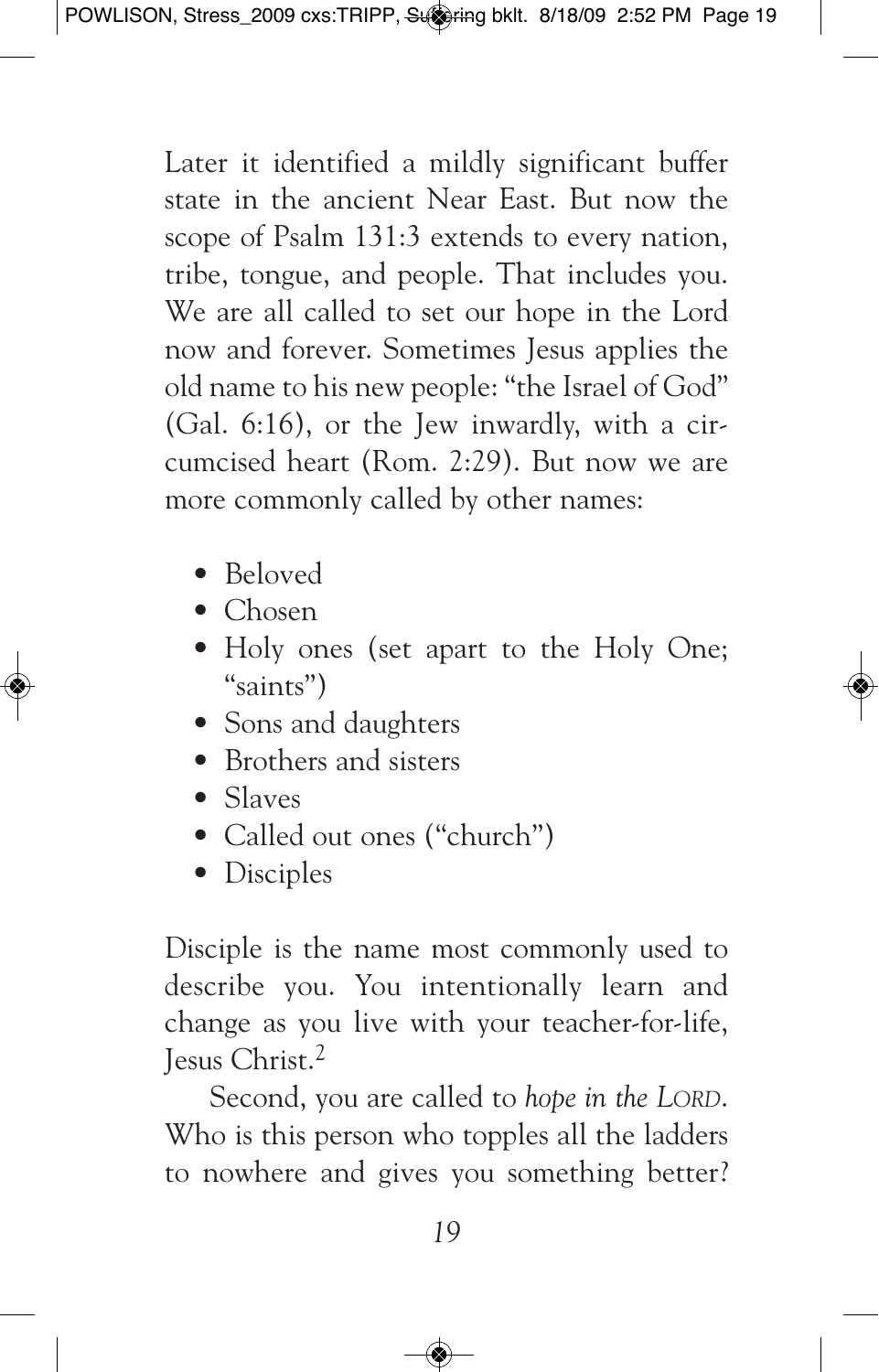He is the true God, the only Redeemer from the idols we construct. Your hope is in "I AM," who becomes known simply as "the Lord." Eventually, he more immediately and personally names himself: Jesus Christ is Lord.

What exactly are you to hope for? Psalm 131 is very condensed, stating the general principle without any specifics beyond the Person. You are free to particularize the content of hope with promises from throughout the Bible. But it would probably be wisest to start in the immediate vicinity. Psalm 131 is intentionally paired with Psalm 130, which gives details about what exactly we are to hope in (in italics).

> Out of the depths I have cried to *You, O LORD*. Lord, *hear my voice!* Let *Your ears be attentive* To the voice of my supplications. If You, LORD, should mark iniquities, O LORD, who could stand? But *there is forgiveness with You,* That You may be feared. I wait *for the LORD,* my soul does wait, And *in His word* do I hope. My soul waits *for the Lord*

> > *20*